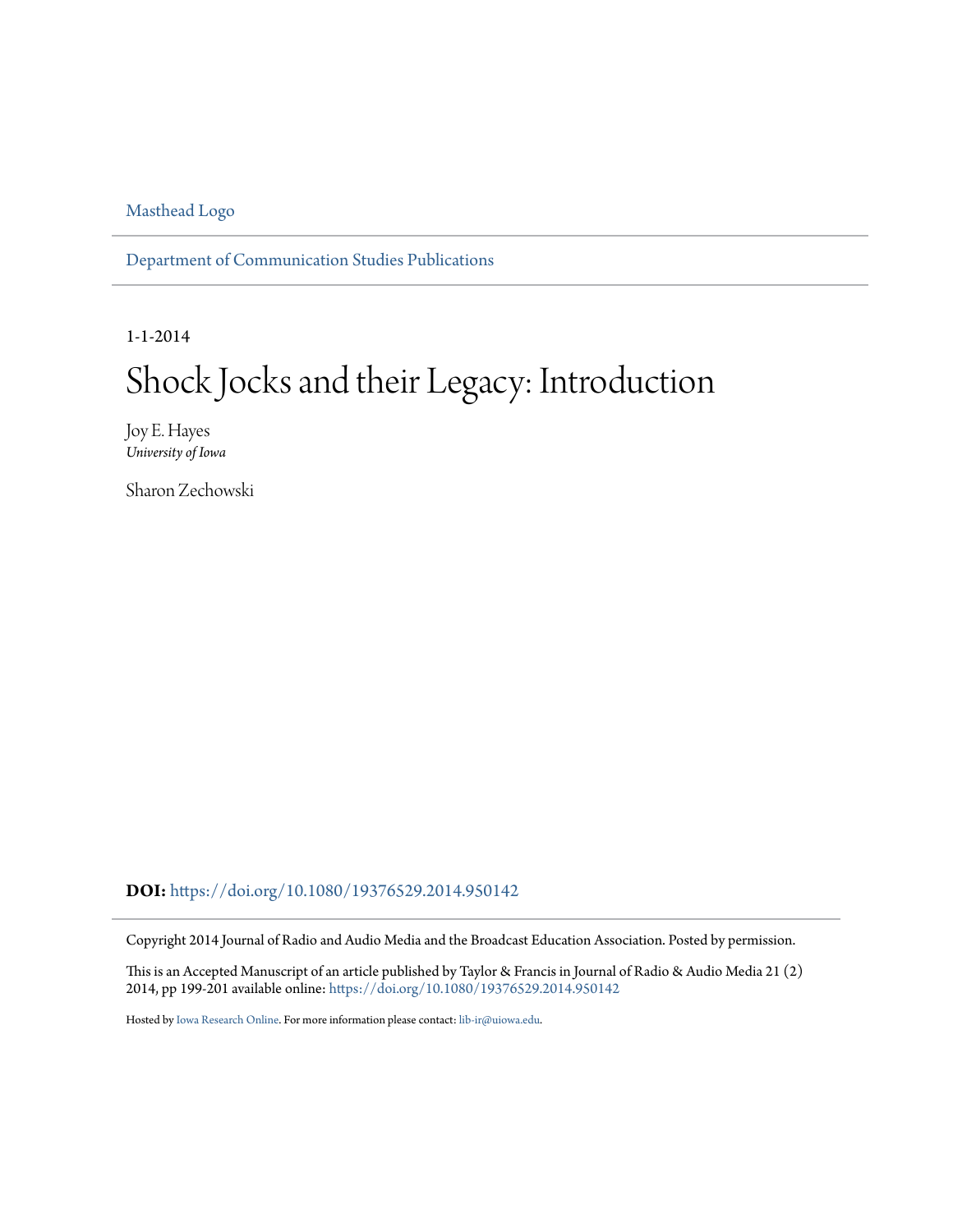## **Shock Jocks and their Legacy: Introduction**

## Joy Elizabeth Hayes and Sharon Zechowski

What is the current status of shock radio and what legacies has it left for U.S. media culture in the 21<sup>st</sup> century? The four articles included here argue that while the format seems to have declined since its peak in the 1990s, it continues to flourish in a new "political shock" format and in the broader sexualization or "Sternification" of mainstream culture. Articles by Joy Elizabeth Hayes, Dana Gravesen and Sharon Zechowski focus on shock jock Howard Stern, while articles by Zack Stiegler and Michael R. Kramer examine the cases of Michael Savage and Don Imus respectively. Together, these contributors examine the theoretical, legal, political and discursive dimensions of shock radio as it has transformed over the last two decades.

Despite its significance in the history of U.S. radio broadcasting and culture more broadly, shock radio has received little scholarly attention, with the exception of important work by Susan Douglas (1999), Robert Hilliard and Michael Keith (2007), and a handful of other scholars. While the shock jock format is most strongly associated with Howard Stern, other national and regional practitioners include Don Imus, Oppie and Anthony, Bubba the Love Sponge, Mancow Muller, and Tom Likus. Shock jocks drew on a long tradition of intimate and aggressive talk over the radio and attracted largely male audiences with self-consciously vulgar jokes, racist and sexist commentary, and talk about sex, bodily functions, culture and politics (Douglas, 1999). Stern and other shock jocks exemplified a rejection of respectable, middle-class masculinity and a celebration of an uninhibited "boy-man" identity (Cross, 2008, p. 6; Douglas, 1999).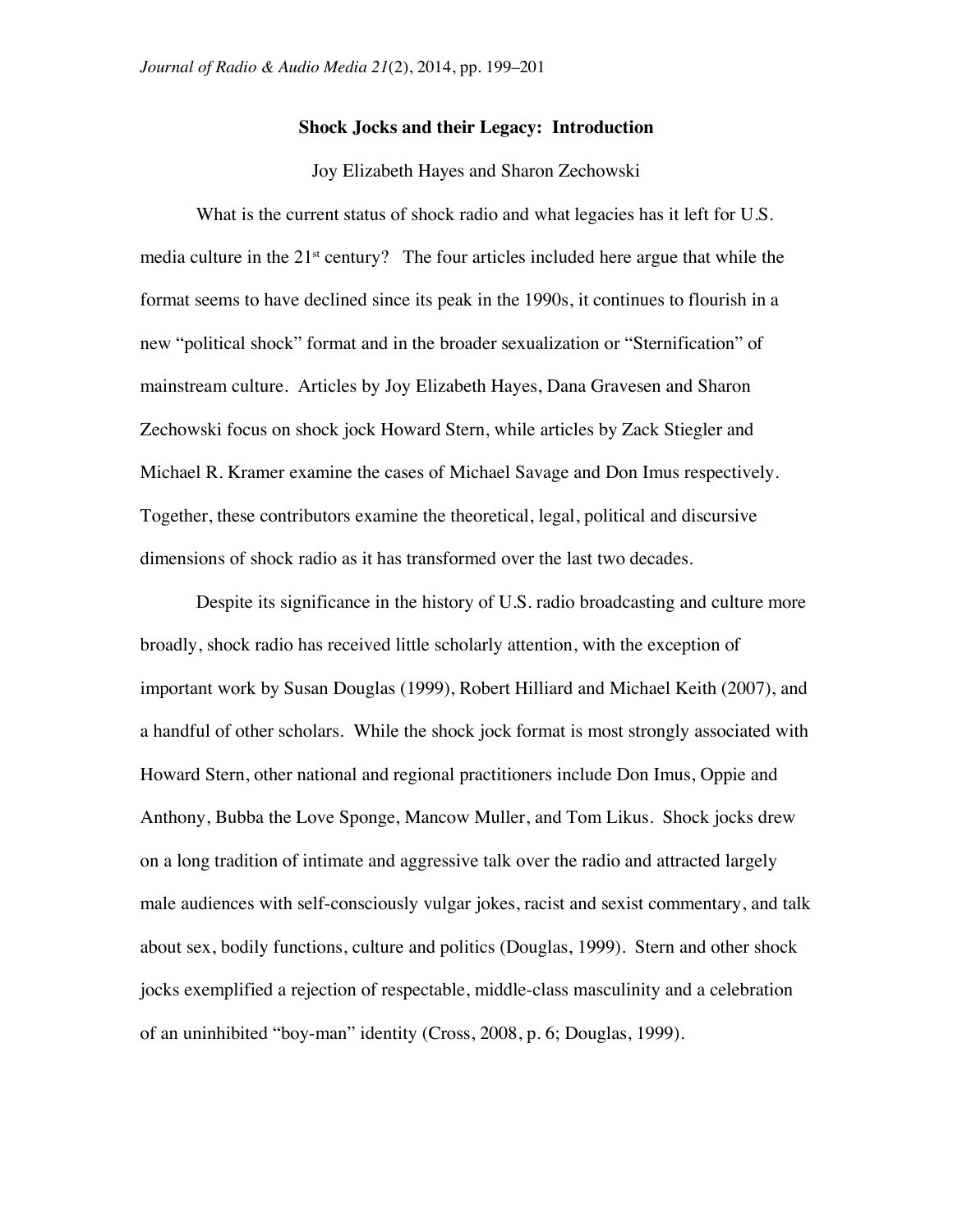The emergence of shock – and talk radio more broadly – in the 1980s was the product of a major reorganization and reinvention of radio broadcasting in the post-war period (Douglas, 1999). In fact, the explosion of talk radio was not just an American phenomenon, but a global process tied to large-scale changes such as the spread of automobiles, mobile phones, and the rise of large urban centers with ever-growing commute times. In the U.S. context, a number of economic, political, and social factors also influenced the rise of talk and shock radio. Along with a general sense of political alienation and economic dislocation that drew audiences to radio talk, Douglas identifies a backlash against the feminist movement as key to the explosion of "macho populism" on the air (Douglas, 1999, p. 293).

Douglas also points to technological and regulatory changes that fed the rise of talk radio. In particular, the use of satellite technology for program distribution reduced the cost of talk programming and encouraged national syndication (Douglas, 1999). At the same time, deregulation, culminating in the Telecommunications Act of 1996, both reflected and encouraged industry concentration (Fairchild, 1999). Industry concentration created radio conglomerates like Infinity Broadcasting (now CBS Radio) that nurtured the political talk and shock jock genres as profitable formats for national syndication (Soley, 2007).

Between the mid-1980s and mid-2000s, shock jocks drew large audiences in major U.S. radio markets. By 2010, however – when talk radio finally beat out country to become the nation's most popular radio format – most shock jocks had left radio for satellite broadcasting, the Internet, and other media (Hayes & Gravesen, 2013). Despite the central role that shock jocks played in the talk radio revolution, they ultimately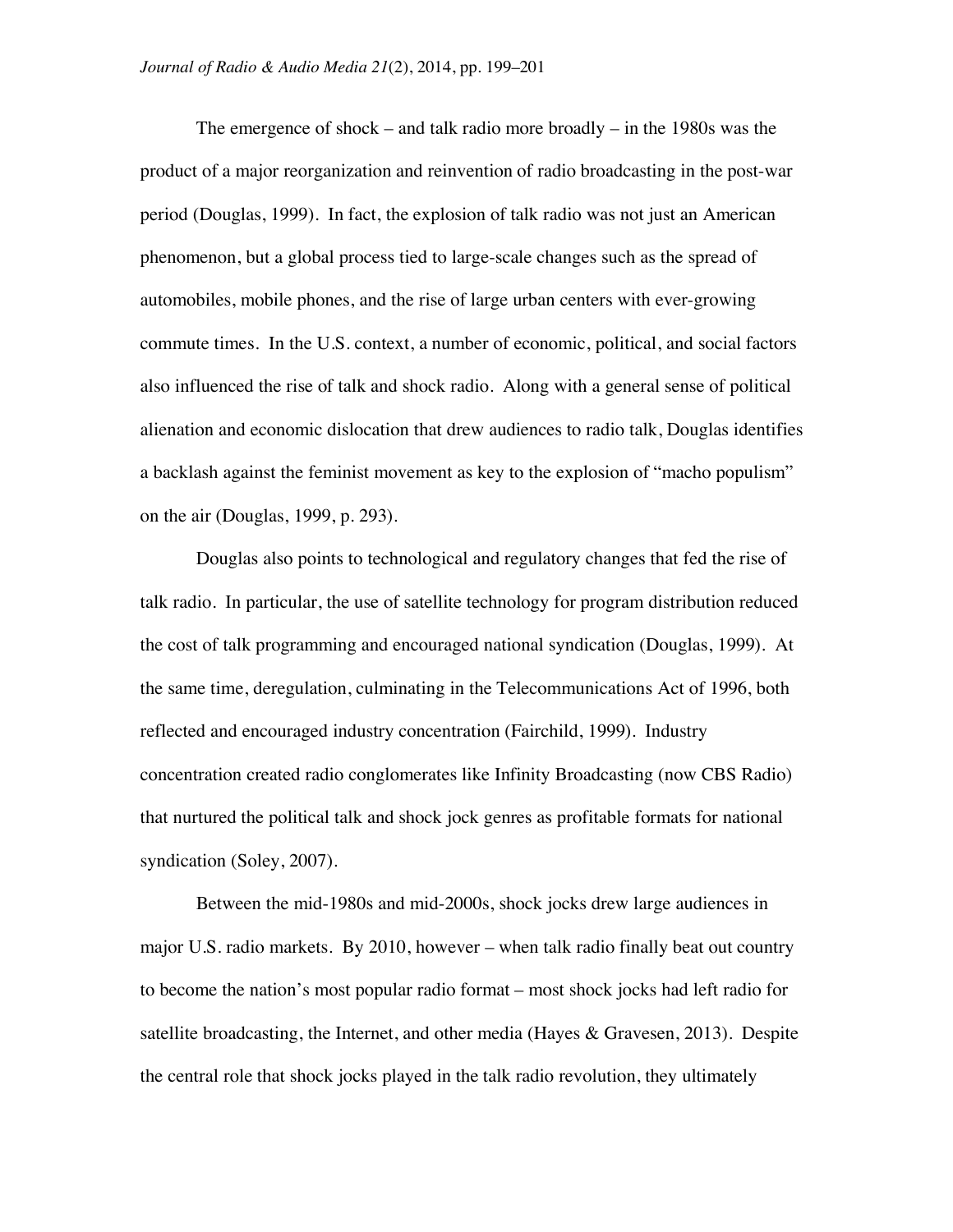became victims not only of the FCC, but of their own success in normalizing their onceshocking radio content.

As these collected essays suggest, shock radio both reflected and promoted a media culture increasingly comfortable with explicit sexual content and bodily functions that were once considered indecent and beyond the pale. How and why did shock radio act as a cultural bellwether over the last twenty years? How did mainstream media respond to shock radio, and how did shock jocks transition to satellite radio, the Internet and other media? What is the face of shock radio in the 2010s, and what is left for shock radio to do in the current environment? The following studies answer these questions and reflect on the legacy of shock radio for contemporary media practices, and for our broader cultural and political landscape.

## **References**

- Cross, G.S. (2008). *Men to boys: The making of modern immaturity*. New York, NY: Columbia University Press.
- Douglas, S. J. (1999). *Listenting in: Radio and the American imagination*. Minneapolis: University of Minnesota Press, 1999.
- Fairchild, C. (1999). Deterritorializing radio: Deregulation and the continuing triumph of the corporatist perspective... *Media, Culture & Society, 21*(4), 549-13.
- Hayes, J. E. and D. Gravesen. (2013). Body contact: Interconnection and embodiment in Howard Stern's 9/11 radio broadcast. In J.E. Hayes, K. Battles, and W. Hilton-Morrow (eds.), *War of the worlds to Social Media: Mediated communication in times of crisis.* New York, NY: Peter Lang.